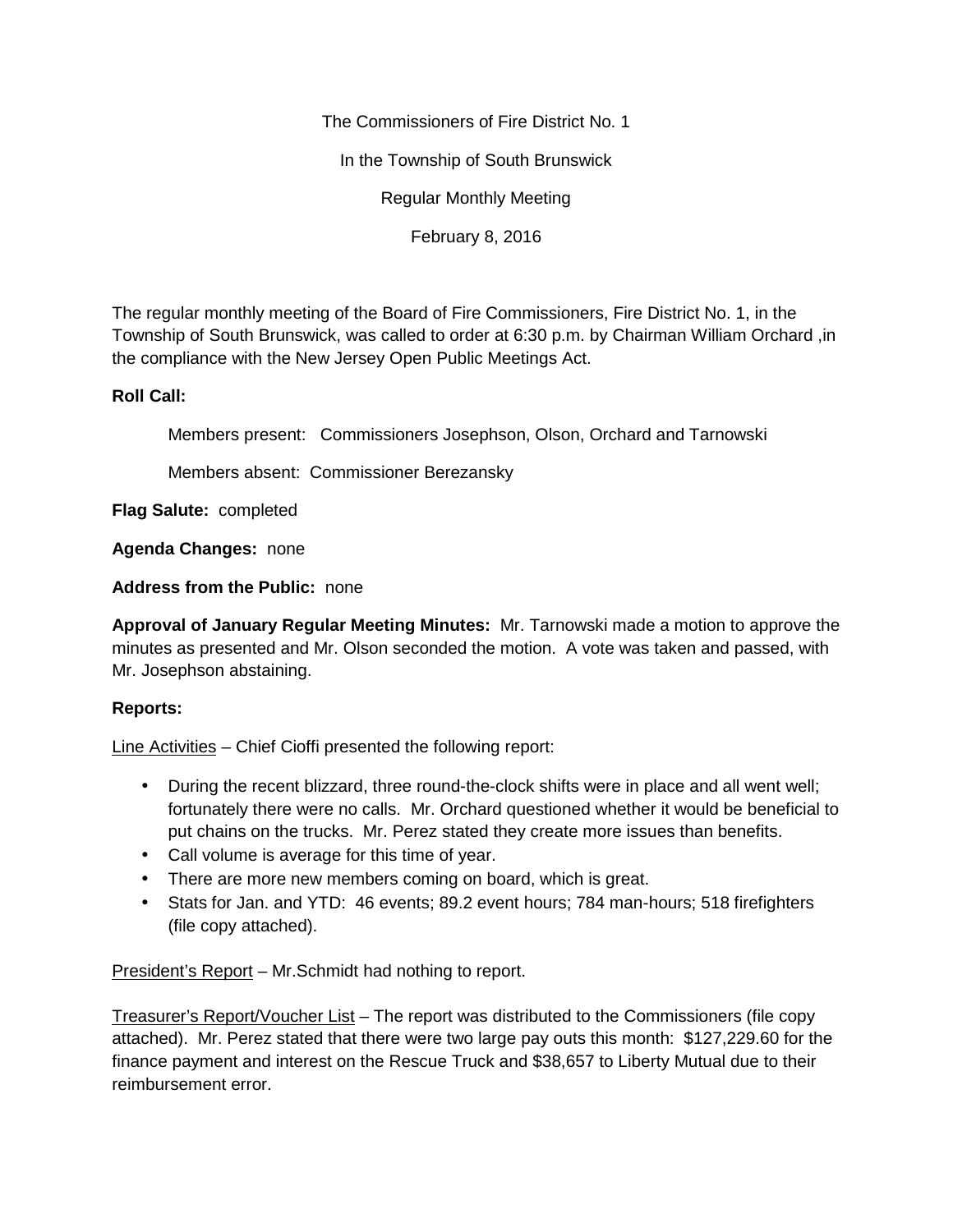$-2-$ 

After review of the Voucher List, Mr. Josephson made a motion to approve the List and Mr. Tarnowski seconded it. A vote was taken and passed unanimously.

Secretary's Report - Mr. Olson reported that all is ready for the election.

Fire Coordinator's Report – Mr. Perez presented the following:

- 1. As noted above, all forms and materials are ready for the election, excluding the ballots, which will be done shortly.
- 2. The Budget was received from the State and there were no negative issues.
- 3. As previously discussed, the Liberty Mutual reimbursement issue was resolved, with the help of Jennifer of Nottingham Insurance.
- 4. Paperwork for the grant for the A/C at Station 23 was submitted, however, no response has been received at this time.
- 5. The Cascade System in the bay area of Station 23 is going to need to have the valves re-built on it. The cost should be about \$1200. New connectors, for the bottles, need to be purchased at a cost of \$800.
- 6. The module on Truck 227 will be replaced, once the weather calms down.
- 7. The Audit will be Feb. 22-24. The Liberty Mutual issue will be explained in the Audit.

Chairman's Report – Mr. Orchard reminded everyone to make sure they vote in the election, up on the Feb. 20<sup>th</sup>.

Standing Committee Reports – *Fire Company Liaison –* nothing to report.

*Rescue Squad Liaison –* nothing to report.

*Public Relations –* the website is up to date.

*State Association –* the next meeting will be in March.

*Insurance –* everything is good.

**Unfinished Business:** Electronic Sign Board- still in progress.

**New Business:** none

**Executive Session:** none

**Address from the Public:** none